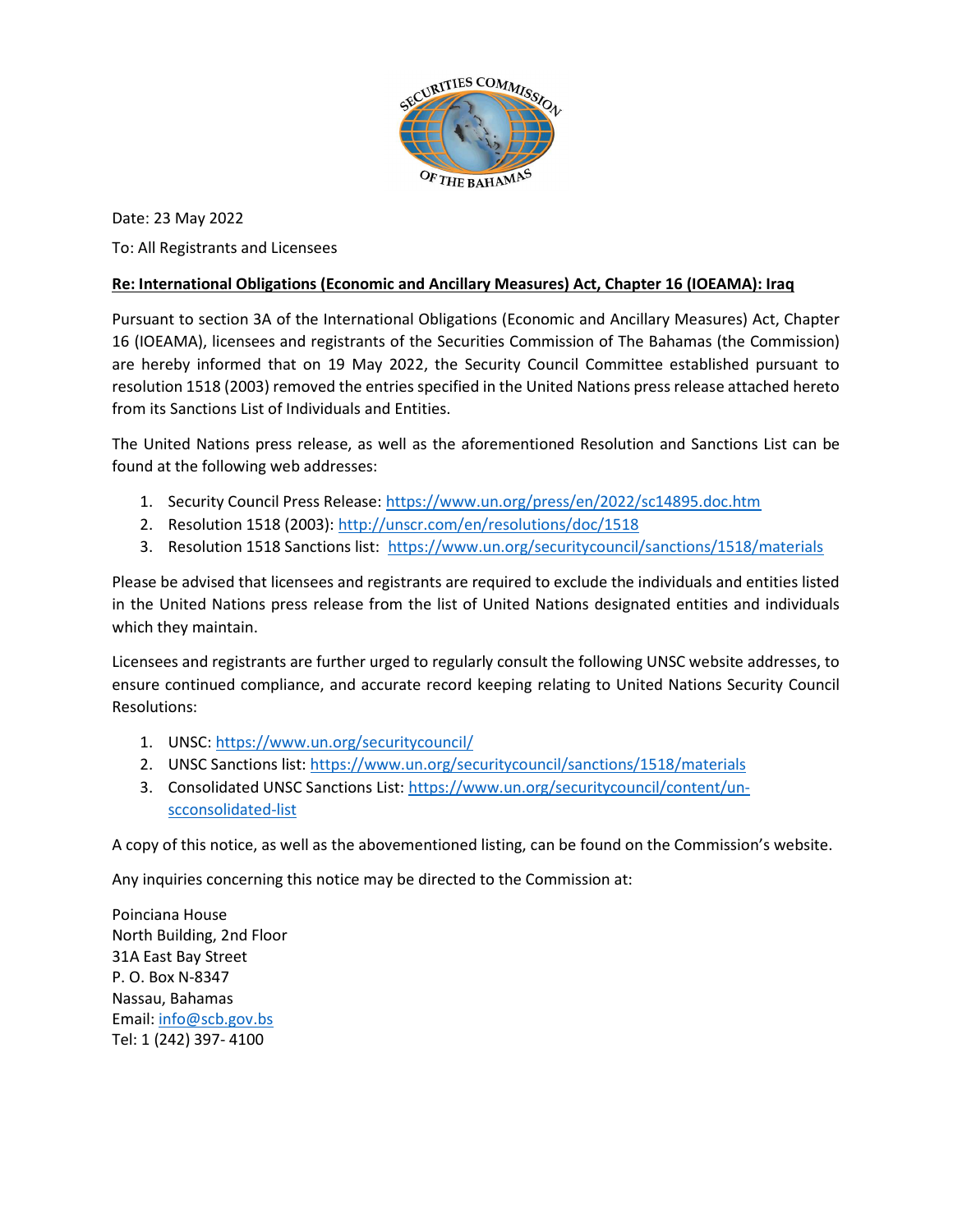

**United Nations**

# **PRESS [RELEASE](https://www.un.org/press/en/press-release) [SECURITY](https://www.un.org/press/en/security-council) COUNCIL**

**SC/14895 19 MAY 2022**

### **Security Council 1518 Sanctions Committee Removes Three Entries from Its Sanctions List**

On 19 May 2022, the Security Council Committee established pursuant to resolution 1518 (2003) removed the following entries from its Sanctions List of individuals and entities:

# **A. Individuals**

**IQi.072 Name:** 1: KHALAF 2: M. 3: M. 4: AL-DULAYMI خلف م. م. الدليمي **:(script original (Name Title:** na **Designation:** na **DOB:** 25 Jan. 1932 **POB:** na **Good quality a.k.a.:** Khalaf Al Dulaimi **Low quality a.k.a.:** na **Nationality:** Iraq **Passport no:** No. H0044232 (Iraqi) **National identification no:** na **Address:** na **Listed on:** 26 Apr. 2004 **Other information:**

# **A. Entities and other groups**

**IQe.201 Name:** MIDCO FINANCIAL, S.A. **A.k.a.:** MIDCO FINANCE, S.A. **F.k.a.:** na **Address:** na **Listed on:** 26 Apr. 2004 **Other information:** Federal No. CH-660-0-469-982-0 (Switzerland)

**IQe.202 Name:** MONTANA MANAGEMENT, INC. **A.k.a.:** na **F.k.a.:** na **Address:** Panama **Listed on:** 26 Apr. 2004 **Other information:**

Press releases concerning changes to the Committee's Sanctions List may be found in the "Press Releases" section on the Committee's website at the following URL: <https://www.un.org/securitycouncil/sanctions/1518/press-releases>.

The updated version of the Committee's Sanctions List, available in HTML, PDF and XML format, may be found at the following URL:

[https://www.un.org/securitycouncil/sanctions/1518/materials.](https://c/Users/emelie.hellborg/AppData/Local/Microsoft/Windows/INetCache/Content.Outlook/WEG9Y1ST/%20https:/www.un.org/securitycouncil/sanctions/1518/materials)

The United Nations Security Council Consolidated List is also updated following all changes made to the Committee's Sanctions List and is accessible at the following URL: